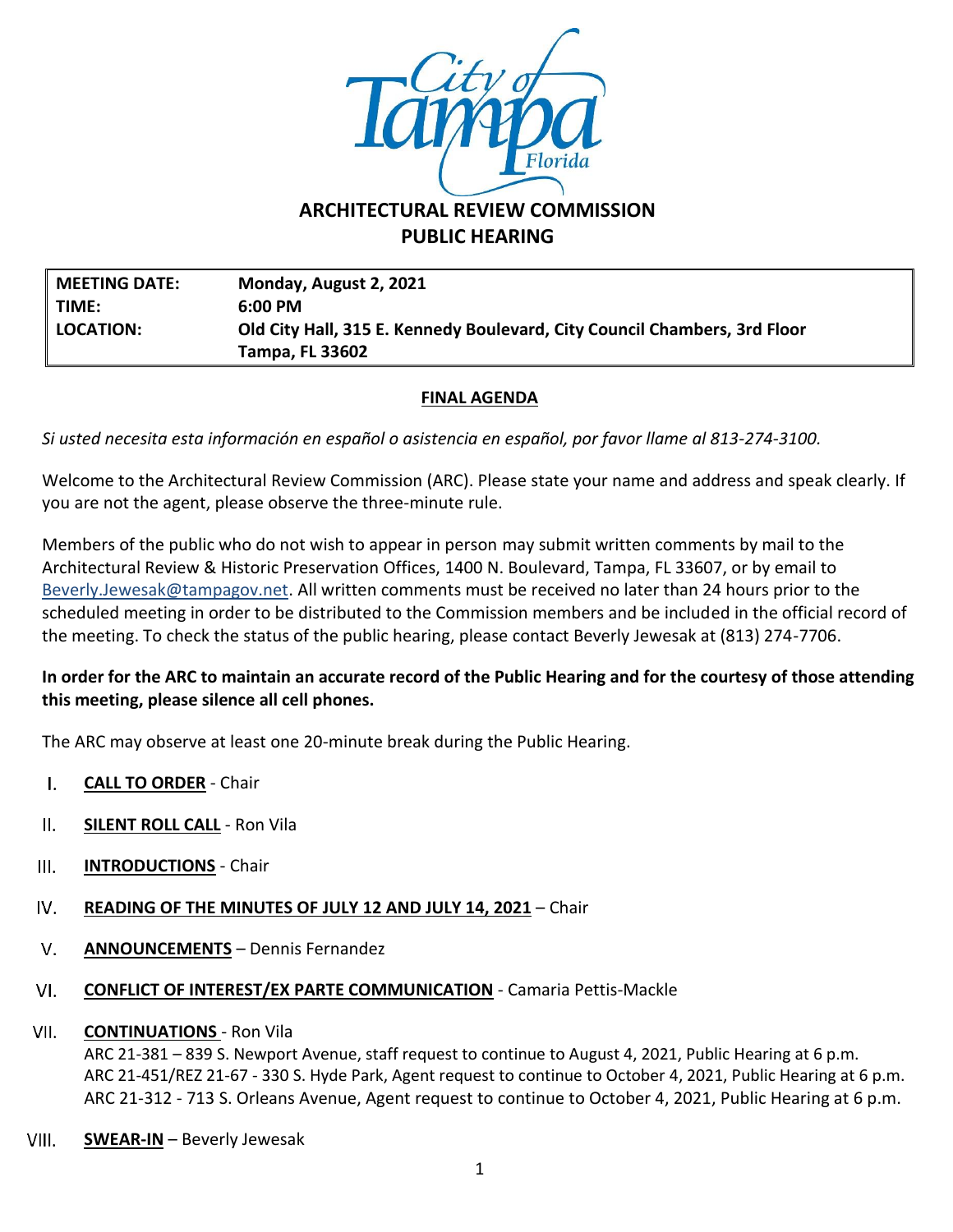### IX. **ITEMS TO BE REVIEWED:**

| ARC 21-381        | <b>OWNER:</b>    | David and Erin Duvoisin                                                           |
|-------------------|------------------|-----------------------------------------------------------------------------------|
|                   | AGENT:           | Harold Hrasna                                                                     |
|                   | <b>DISTRICT:</b> | Hyde Park                                                                         |
|                   | LOCATION:        | 839 S. Newport Avenue                                                             |
|                   | <b>REQUEST:</b>  | Certificate of Appropriateness - New Construction: Addition to Primary Structure, |
|                   |                  | Site Improvements                                                                 |
|                   | <b>PURPOSE:</b>  | Residential                                                                       |
|                   |                  | Request to continue to August 4, 2021, Public Hearing at 6 p.m.                   |
| ARC 21-296        | <b>OWNER:</b>    | SP Central Court 2012 LP                                                          |
|                   | AGENT:           | Gavin Guinan                                                                      |
|                   | DISTRICT:        | Tampa Heights                                                                     |
|                   | LOCATION:        | 2510 N. Central Avenue                                                            |
|                   | REQUEST:         | Certificate of Appropriateness - Site Improvements: Vinyl Clad Chain Link Fence   |
|                   | PURPOSE:         | Commercial                                                                        |
|                   |                  |                                                                                   |
| ARC 21-279/       | OWNER:           | Howard Park Properties, Inc.                                                      |
| <b>REZ-21-48</b>  | AGENT:           | Kami Corbett                                                                      |
|                   | DISTRICT:        | Hyde Park                                                                         |
|                   | LOCATION:        | 1502 S. Howard Avenue                                                             |
|                   | <b>REQUEST:</b>  | Recommendation - Rezone from PD to PD                                             |
|                   | PURPOSE:         | Commercial                                                                        |
| <b>ARC 21-308</b> | <b>OWNER:</b>    | Douglas B and Jennifer Johnson                                                    |
|                   | AGENT:           | Garrett Gilkey                                                                    |
|                   | <b>DISTRICT:</b> | Hyde Park                                                                         |
|                   | LOCATION:        | 907 S. Dakota Avenue                                                              |
|                   | <b>REQUEST:</b>  | Certificate of Appropriateness - Demolition: Contributing Accessory Structure,    |
|                   |                  | New Construction: Accessory Structure,                                            |
|                   |                  | Site Improvements                                                                 |
|                   | PURPOSE:         | Residential                                                                       |
|                   |                  |                                                                                   |
| <b>ARC 21-312</b> | <b>OWNER:</b>    | Andre McDowall                                                                    |
|                   | AGENT:           | Shaun Luttrell                                                                    |
|                   | DISTRICT:        | Hyde Park                                                                         |
|                   | LOCATION:        | 713 S. Orleans Avenue                                                             |
|                   | <b>REQUEST:</b>  | <b>Variance</b> – Building Seperation from $5'-0''$ to $2'-6''$ (eave to eave)    |
|                   |                  | Certificate of Appropriateness - New Construction: Addition to Primary Structure, |
|                   |                  | <b>Renovation: Contributing Structure</b>                                         |
|                   |                  | Site Improvements                                                                 |
|                   | <b>PURPOSE:</b>  | Residential                                                                       |
|                   |                  |                                                                                   |

*Request to continue to October 4, 2021, Public Hearing at 6 p.m.*